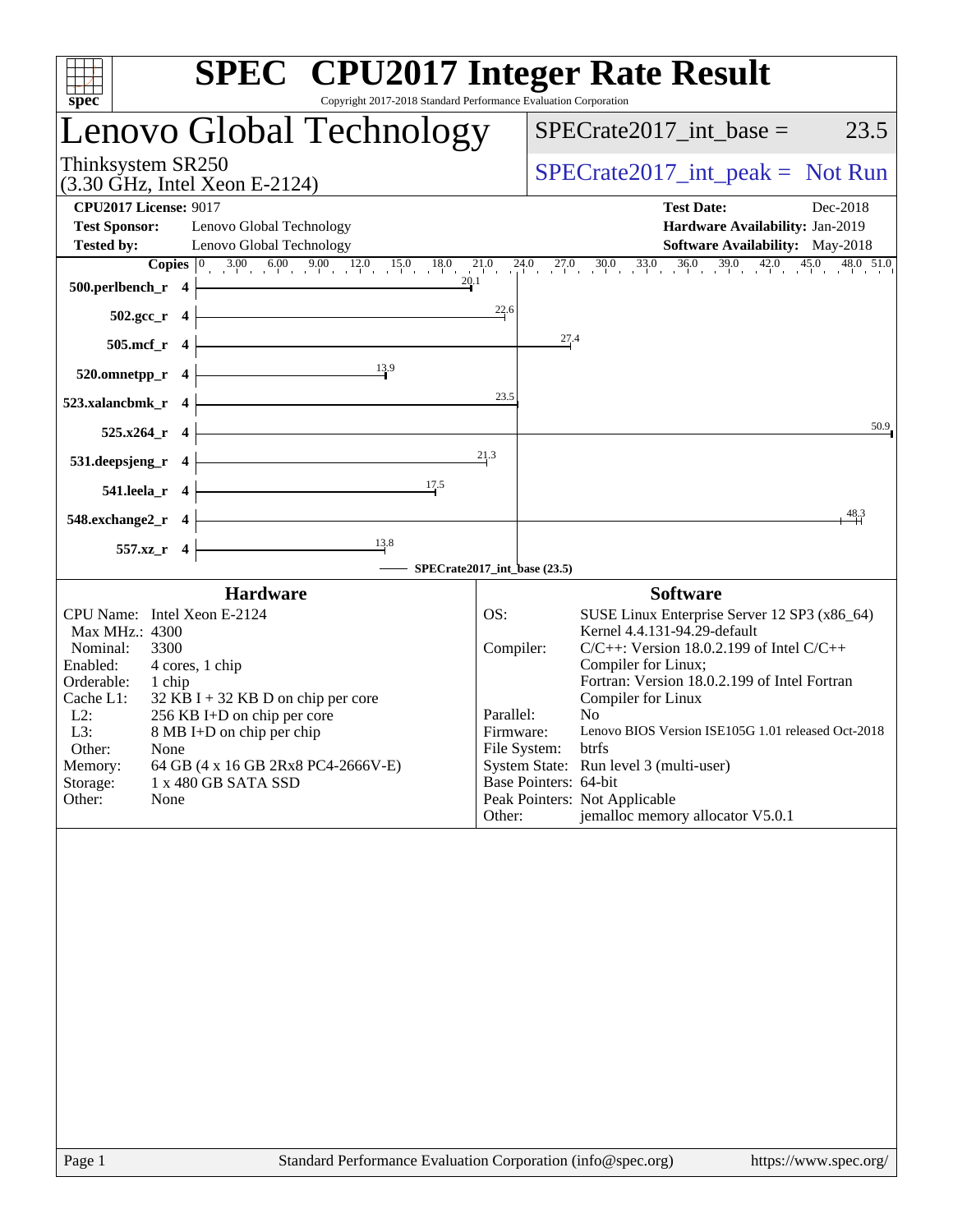

# **[SPEC CPU2017 Integer Rate Result](http://www.spec.org/auto/cpu2017/Docs/result-fields.html#SPECCPU2017IntegerRateResult)**

Copyright 2017-2018 Standard Performance Evaluation Corporation

### Lenovo Global Technology

## $SPECrate2017\_int\_base = 23.5$

(3.30 GHz, Intel Xeon E-2124)

Thinksystem SR250<br>  $SPECTU<sub>2</sub>20 CI<sub>2</sub> Intel Y<sub>0</sub> = 2124$ 

**[Test Sponsor:](http://www.spec.org/auto/cpu2017/Docs/result-fields.html#TestSponsor)** Lenovo Global Technology **[Hardware Availability:](http://www.spec.org/auto/cpu2017/Docs/result-fields.html#HardwareAvailability)** Jan-2019 **[Tested by:](http://www.spec.org/auto/cpu2017/Docs/result-fields.html#Testedby)** Lenovo Global Technology **[Software Availability:](http://www.spec.org/auto/cpu2017/Docs/result-fields.html#SoftwareAvailability)** May-2018

**[CPU2017 License:](http://www.spec.org/auto/cpu2017/Docs/result-fields.html#CPU2017License)** 9017 **[Test Date:](http://www.spec.org/auto/cpu2017/Docs/result-fields.html#TestDate)** Dec-2018

### **[Results Table](http://www.spec.org/auto/cpu2017/Docs/result-fields.html#ResultsTable)**

|                                   | <b>Base</b>    |                |                |                |       | <b>Peak</b>    |       |               |                |              |                |              |                |       |
|-----------------------------------|----------------|----------------|----------------|----------------|-------|----------------|-------|---------------|----------------|--------------|----------------|--------------|----------------|-------|
| <b>Benchmark</b>                  | <b>Copies</b>  | <b>Seconds</b> | Ratio          | <b>Seconds</b> | Ratio | <b>Seconds</b> | Ratio | <b>Copies</b> | <b>Seconds</b> | <b>Ratio</b> | <b>Seconds</b> | <b>Ratio</b> | <b>Seconds</b> | Ratio |
| 500.perlbench_r                   | 4              | 315            | 20.2           | 317            | 20.1  | 316            | 20.1  |               |                |              |                |              |                |       |
| $502.\text{sec}$                  | $\overline{4}$ | 251            | 22.6           | 251            | 22.6  | 251            | 22.6  |               |                |              |                |              |                |       |
| 505.mcf r                         | 4              | 236            | 27.4           | 236            | 27.4  | 236            | 27.4  |               |                |              |                |              |                |       |
| 520.omnetpp_r                     | $\overline{4}$ | 380            | 13.8           | 378            | 13.9  | 377            | 13.9  |               |                |              |                |              |                |       |
| 523.xalancbmk r                   | 4              | 180            | 23.5           | 180            | 23.5  | 179            | 23.5  |               |                |              |                |              |                |       |
| 525.x264 r                        | $\overline{4}$ | 138            | 50.9           | 138            | 50.9  | 137            | 51.0  |               |                |              |                |              |                |       |
| 531.deepsjeng_r                   | 4              | 216            | 21.3           | 215            | 21.3  | 215            | 21.3  |               |                |              |                |              |                |       |
| 541.leela r                       | 4              | 378            | 17.5           | 378            | 17.5  | 378            | 17.5  |               |                |              |                |              |                |       |
| 548.exchange2_r                   | 4              | 215            | 48.7           | 217            | 48.3  | 222            | 47.2  |               |                |              |                |              |                |       |
| 557.xz r                          | 4              | 313            | 13.8           | 313            | 13.8  | 313            | 13.8  |               |                |              |                |              |                |       |
| $SPECrate2017$ int base =<br>23.5 |                |                |                |                |       |                |       |               |                |              |                |              |                |       |
| $SPECrate2017\_int\_peak =$       |                |                | <b>Not Run</b> |                |       |                |       |               |                |              |                |              |                |       |

Results appear in the [order in which they were run](http://www.spec.org/auto/cpu2017/Docs/result-fields.html#RunOrder). Bold underlined text [indicates a median measurement](http://www.spec.org/auto/cpu2017/Docs/result-fields.html#Median).

#### **[Submit Notes](http://www.spec.org/auto/cpu2017/Docs/result-fields.html#SubmitNotes)**

 The taskset mechanism was used to bind copies to processors. The config file option 'submit' was used to generate taskset commands to bind each copy to a specific processor. For details, please see the config file.

### **[Operating System Notes](http://www.spec.org/auto/cpu2017/Docs/result-fields.html#OperatingSystemNotes)**

Stack size set to unlimited using "ulimit -s unlimited"

### **[General Notes](http://www.spec.org/auto/cpu2017/Docs/result-fields.html#GeneralNotes)**

Environment variables set by runcpu before the start of the run: LD\_LIBRARY\_PATH = "/home/cpu2017-1.0.5-ic18.0u2/lib/ia32:/home/cpu2017-1.0.5-ic18.0u2/lib/intel64" LD\_LIBRARY\_PATH = "\$LD\_LIBRARY\_PATH:/home/cpu2017-1.0.5-ic18.0u2/je5.0.1-32:/home/cpu2017-1.0.5-ic18.0u2/je5.0.1-64" Binaries compiled on a system with 1x Intel Core i7-6700K CPU + 32GB RAM memory using Redhat Enterprise Linux 7.5 Transparent Huge Pages enabled by default Prior to runcpu invocation Filesystem page cache synced and cleared with: sync; echo 3> /proc/sys/vm/drop\_caches Yes: The test sponsor attests, as of date of publication, that CVE-2017-5754 (Meltdown) is mitigated in the system as tested and documented. Yes: The test sponsor attests, as of date of publication, that CVE-2017-5753 (Spectre variant 1) is mitigated in the system as tested and documented. Yes: The test sponsor attests, as of date of publication, that CVE-2017-5715 (Spectre variant 2) is mitigated in the system as tested and documented. jemalloc, a general purpose malloc implementation

**(Continued on next page)**

| Page 2 | Standard Performance Evaluation Corporation (info@spec.org) | https://www.spec.org/ |
|--------|-------------------------------------------------------------|-----------------------|
|--------|-------------------------------------------------------------|-----------------------|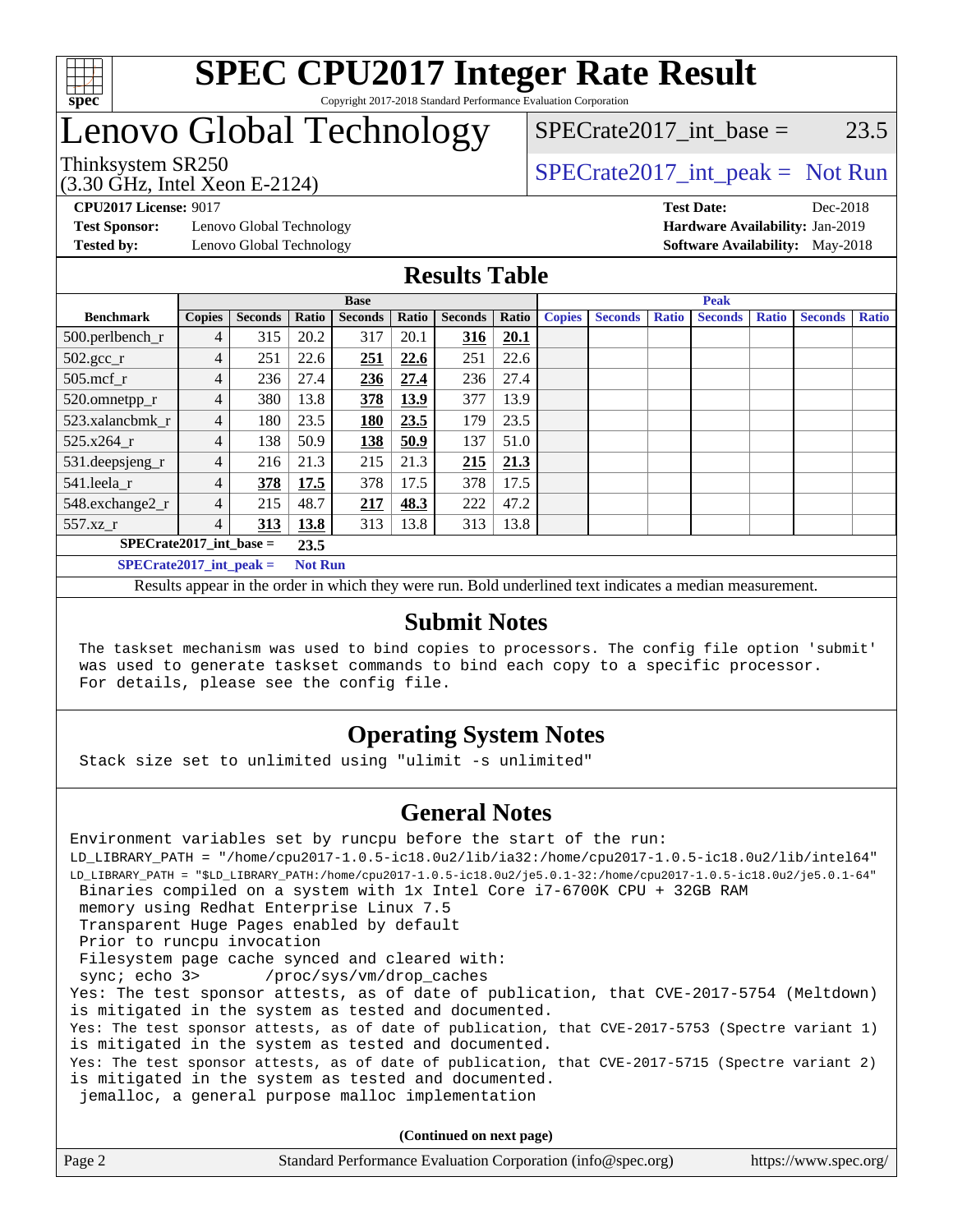

# **[SPEC CPU2017 Integer Rate Result](http://www.spec.org/auto/cpu2017/Docs/result-fields.html#SPECCPU2017IntegerRateResult)**

Copyright 2017-2018 Standard Performance Evaluation Corporation

### Lenovo Global Technology

Thinksystem SR250  $SPECrate2017$ \_int\_peak = Not Run

SPECrate  $2017$  int base = 23.5

(3.30 GHz, Intel Xeon E-2124) **[CPU2017 License:](http://www.spec.org/auto/cpu2017/Docs/result-fields.html#CPU2017License)** 9017 **[Test Date:](http://www.spec.org/auto/cpu2017/Docs/result-fields.html#TestDate)** Dec-2018

**[Test Sponsor:](http://www.spec.org/auto/cpu2017/Docs/result-fields.html#TestSponsor)** Lenovo Global Technology **[Hardware Availability:](http://www.spec.org/auto/cpu2017/Docs/result-fields.html#HardwareAvailability)** Jan-2019 **[Tested by:](http://www.spec.org/auto/cpu2017/Docs/result-fields.html#Testedby)** Lenovo Global Technology **[Software Availability:](http://www.spec.org/auto/cpu2017/Docs/result-fields.html#SoftwareAvailability)** May-2018

#### **[General Notes \(Continued\)](http://www.spec.org/auto/cpu2017/Docs/result-fields.html#GeneralNotes)**

 built with the RedHat Enterprise 7.5, and the system compiler gcc 4.8.5 sources available from jemalloc.net or <https://github.com/jemalloc/jemalloc/releases>

#### **[Platform Notes](http://www.spec.org/auto/cpu2017/Docs/result-fields.html#PlatformNotes)**

Page 3 Standard Performance Evaluation Corporation [\(info@spec.org\)](mailto:info@spec.org) <https://www.spec.org/> BIOS configuration: Choose Operating Mode set to Maximum Performance Choose Operating Mode set to Custom Mode CPU P-state Control set to Legacy Execute Disable Bit set to Disable Per Core P-state set to Disable Adjacent Cache Prefetch set to Disable Sysinfo program /home/cpu2017-1.0.5-ic18.0u2/bin/sysinfo Rev: r5974 of 2018-05-19 9bcde8f2999c33d61f64985e45859ea9 running on linux-ys4m Tue Dec 4 18:23:55 2018 SUT (System Under Test) info as seen by some common utilities. For more information on this section, see <https://www.spec.org/cpu2017/Docs/config.html#sysinfo> From /proc/cpuinfo model name : Intel(R) Xeon(R) E-2124 CPU @ 3.30GHz 1 "physical id"s (chips) 4 "processors" cores, siblings (Caution: counting these is hw and system dependent. The following excerpts from /proc/cpuinfo might not be reliable. Use with caution.) cpu cores : 4 siblings : 4 physical 0: cores 0 1 2 3 From lscpu: Architecture: x86\_64 CPU op-mode(s): 32-bit, 64-bit Byte Order: Little Endian  $CPU(s):$  4 On-line CPU(s) list: 0-3 Thread(s) per core: 1 Core(s) per socket: 4 Socket(s): 1 NUMA node(s): 1 Vendor ID: GenuineIntel CPU family: 6 Model: 158 Model name: Intel(R) Xeon(R) E-2124 CPU @ 3.30GHz Stepping: 10 CPU MHz: 4091.318 **(Continued on next page)**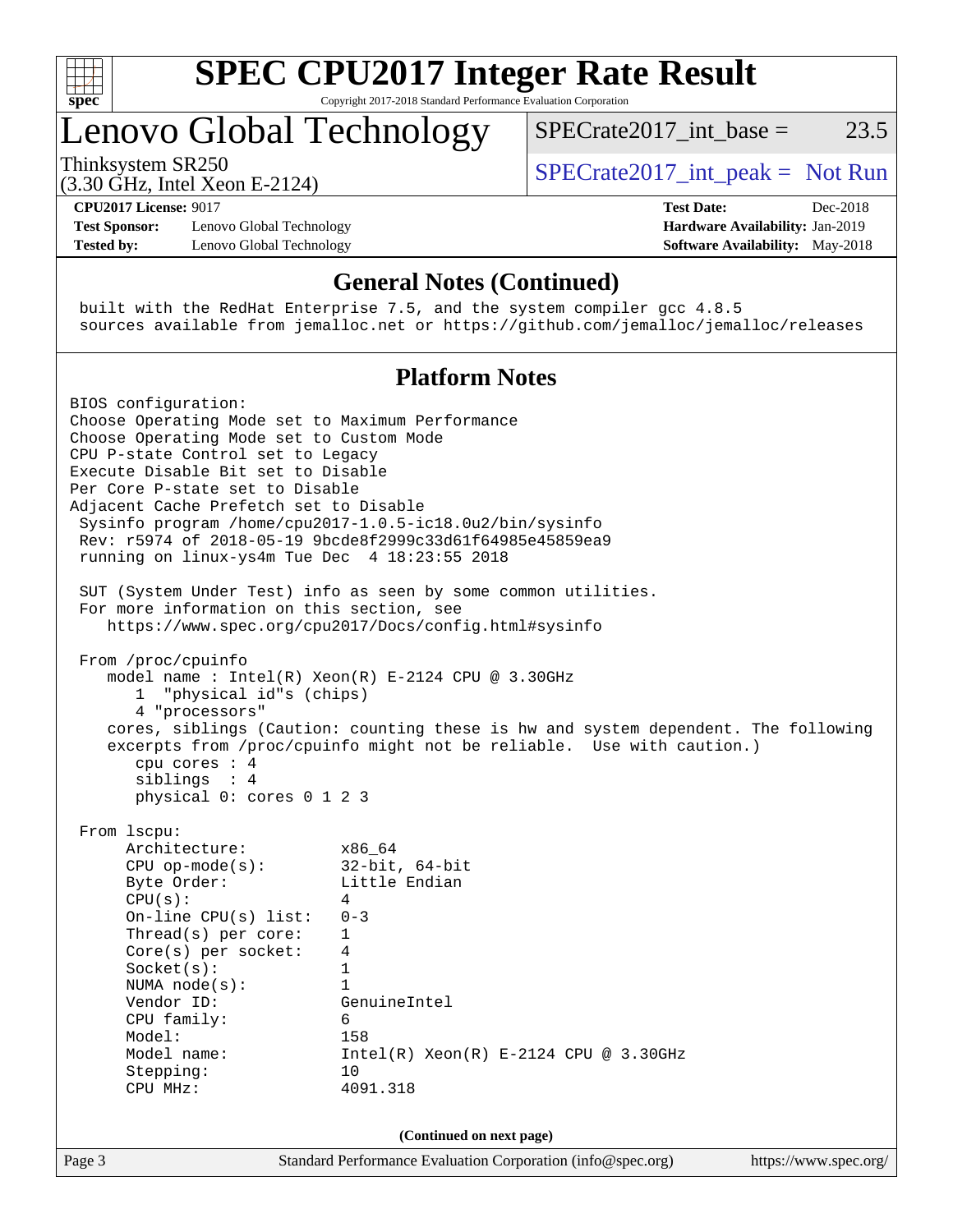

Lenovo Global Technology

 $SPECTate2017\_int\_base = 23.5$ 

(3.30 GHz, Intel Xeon E-2124)

Thinksystem SR250<br>  $(3.30 \text{ GHz} \text{ Intel } \text{Yoon } E \text{ } 2124)$  [SPECrate2017\\_int\\_peak =](http://www.spec.org/auto/cpu2017/Docs/result-fields.html#SPECrate2017intpeak) Not Run

**[Test Sponsor:](http://www.spec.org/auto/cpu2017/Docs/result-fields.html#TestSponsor)** Lenovo Global Technology **[Hardware Availability:](http://www.spec.org/auto/cpu2017/Docs/result-fields.html#HardwareAvailability)** Jan-2019 **[Tested by:](http://www.spec.org/auto/cpu2017/Docs/result-fields.html#Testedby)** Lenovo Global Technology **[Software Availability:](http://www.spec.org/auto/cpu2017/Docs/result-fields.html#SoftwareAvailability)** May-2018

**[CPU2017 License:](http://www.spec.org/auto/cpu2017/Docs/result-fields.html#CPU2017License)** 9017 **[Test Date:](http://www.spec.org/auto/cpu2017/Docs/result-fields.html#TestDate)** Dec-2018

#### **[Platform Notes \(Continued\)](http://www.spec.org/auto/cpu2017/Docs/result-fields.html#PlatformNotes)**

| $CPU$ $max$ $MHz$ :<br>CPU min MHz:<br>BogoMIPS:<br>Virtualization:<br>L1d cache:<br>Lli cache:<br>$L2$ cache:<br>L3 cache:<br>NUMA $node0$ $CPU(s)$ :<br>Flags: | 4300.0000<br>800.0000<br>6623.98<br>$VT - x$<br>32K<br>32K<br>256K<br>8192K<br>$0 - 3$<br>fpu vme de pse tsc msr pae mce cx8 apic sep mtrr pge mca cmov<br>pat pse36 clflush dts acpi mmx fxsr sse sse2 ss ht tm pbe syscall nx pdpelgb rdtscp<br>lm constant_tsc art arch_perfmon pebs bts rep_good nopl xtopology nonstop_tsc<br>aperfmperf eagerfpu pni pclmulqdq dtes64 monitor ds_cpl vmx smx est tm2 ssse3 sdbg<br>fma cx16 xtpr pdcm pcid sse4_1 sse4_2 x2apic movbe popcnt tsc_deadline_timer aes<br>xsave avx f16c rdrand lahf_lm abm 3dnowprefetch ida arat epb invpcid_single pln pts |
|------------------------------------------------------------------------------------------------------------------------------------------------------------------|--------------------------------------------------------------------------------------------------------------------------------------------------------------------------------------------------------------------------------------------------------------------------------------------------------------------------------------------------------------------------------------------------------------------------------------------------------------------------------------------------------------------------------------------------------------------------------------------------|
| xgetbv1                                                                                                                                                          | dtherm hwp hwp_notify hwp_act_window hwp_epp intel_pt rsb_ctxsw spec_ctrl stibp ssbd<br>retpoline kaiser tpr_shadow vnmi flexpriority ept vpid fsgsbase tsc_adjust bmil hle<br>avx2 smep bmi2 erms invpcid rtm mpx rdseed adx smap clflushopt xsaveopt xsavec                                                                                                                                                                                                                                                                                                                                    |
| /proc/cpuinfo cache data<br>cache size : 8192 KB                                                                                                                 |                                                                                                                                                                                                                                                                                                                                                                                                                                                                                                                                                                                                  |
| physical chip.<br>available: 1 nodes (0)<br>node 0 cpus: 0 1 2 3<br>node 0 size: 64382 MB<br>node 0 free: 63913 MB<br>node distances:<br>node 0<br>0: 10         | From numactl --hardware WARNING: a numactl 'node' might or might not correspond to a                                                                                                                                                                                                                                                                                                                                                                                                                                                                                                             |
| From /proc/meminfo<br>MemTotal:<br>65927396 kB                                                                                                                   |                                                                                                                                                                                                                                                                                                                                                                                                                                                                                                                                                                                                  |
| HugePages_Total: 0<br>Hugepagesize: 2048 kB                                                                                                                      |                                                                                                                                                                                                                                                                                                                                                                                                                                                                                                                                                                                                  |
| From /etc/*release* /etc/*version*<br>SuSE-release:<br>$VERSION = 12$<br>$PATCHLEVEL = 3$                                                                        | SUSE Linux Enterprise Server 12 (x86_64)<br># This file is deprecated and will be removed in a future service pack or release.<br># Please check /etc/os-release for details about this release.                                                                                                                                                                                                                                                                                                                                                                                                 |
| os-release:<br>NAME="SLES"                                                                                                                                       |                                                                                                                                                                                                                                                                                                                                                                                                                                                                                                                                                                                                  |
|                                                                                                                                                                  | (Continued on next page)                                                                                                                                                                                                                                                                                                                                                                                                                                                                                                                                                                         |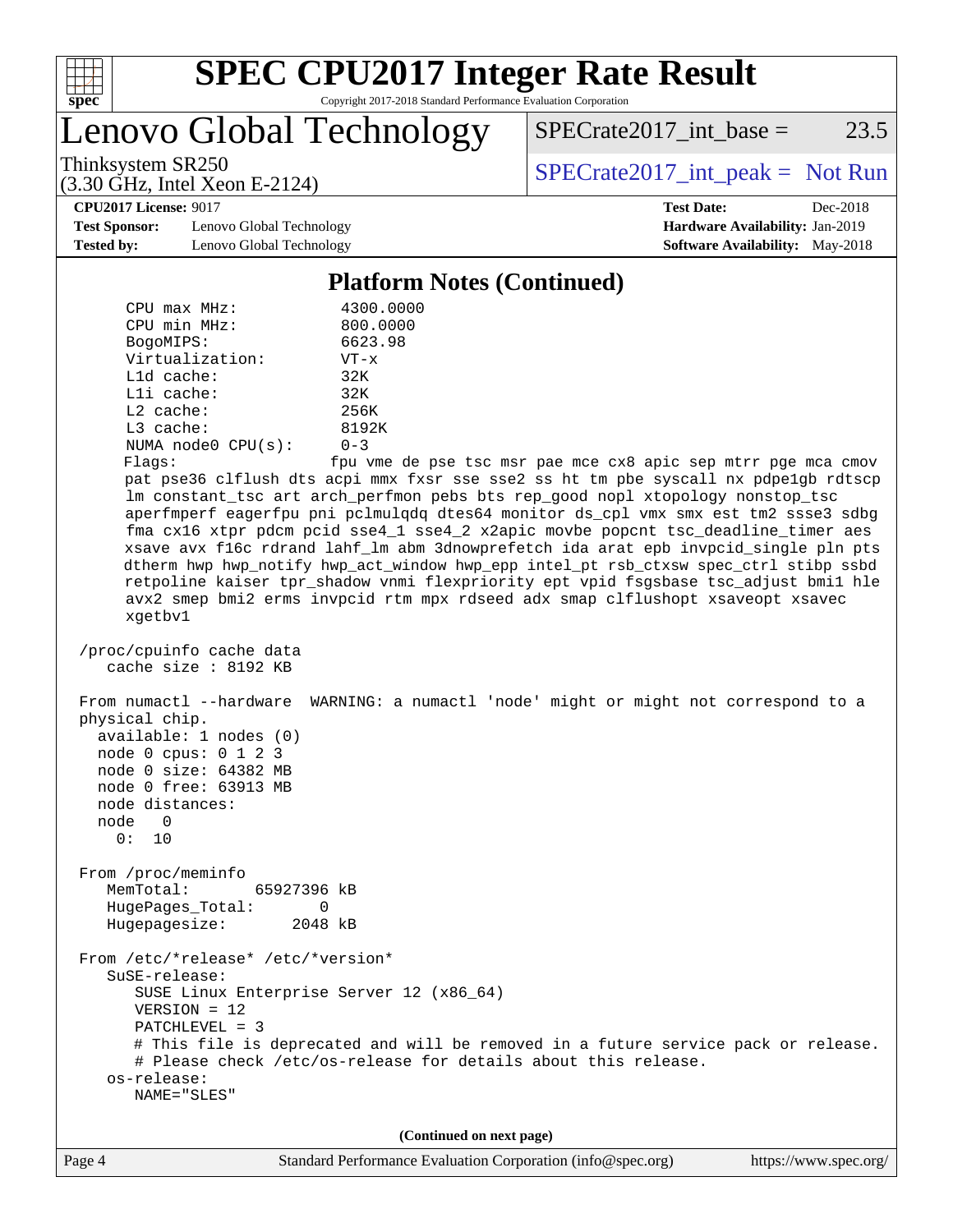

### Lenovo Global Technology

 $SPECTate2017\_int\_base = 23.5$ 

(3.30 GHz, Intel Xeon E-2124)

Thinksystem SR250<br>  $SPECTU<sub>2</sub>20 CI<sub>2</sub> Intel Y<sub>0</sub> = 2124$ 

**[Test Sponsor:](http://www.spec.org/auto/cpu2017/Docs/result-fields.html#TestSponsor)** Lenovo Global Technology **[Hardware Availability:](http://www.spec.org/auto/cpu2017/Docs/result-fields.html#HardwareAvailability)** Jan-2019 **[Tested by:](http://www.spec.org/auto/cpu2017/Docs/result-fields.html#Testedby)** Lenovo Global Technology **[Software Availability:](http://www.spec.org/auto/cpu2017/Docs/result-fields.html#SoftwareAvailability)** May-2018

**[CPU2017 License:](http://www.spec.org/auto/cpu2017/Docs/result-fields.html#CPU2017License)** 9017 **[Test Date:](http://www.spec.org/auto/cpu2017/Docs/result-fields.html#TestDate)** Dec-2018

#### **[Platform Notes \(Continued\)](http://www.spec.org/auto/cpu2017/Docs/result-fields.html#PlatformNotes)**

 VERSION="12-SP3" VERSION\_ID="12.3" PRETTY\_NAME="SUSE Linux Enterprise Server 12 SP3" ID="sles" ANSI\_COLOR="0;32" CPE\_NAME="cpe:/o:suse:sles:12:sp3"

uname -a:

 Linux linux-ys4m 4.4.131-94.29-default #1 SMP Mon May 21 14:41:34 UTC 2018 (f49bc78) x86\_64 x86\_64 x86\_64 GNU/Linux

Kernel self-reported vulnerability status:

 CVE-2017-5754 (Meltdown): Mitigation: PTI CVE-2017-5753 (Spectre variant 1): Mitigation: \_\_user pointer sanitization CVE-2017-5715 (Spectre variant 2): Mitigation: IBRS+IBPB

run-level 3 Dec 4 18:18

 SPEC is set to: /home/cpu2017-1.0.5-ic18.0u2 Filesystem Type Size Used Avail Use% Mounted on /dev/sda2 btrfs 446G 19G 427G 5% /home

 Additional information from dmidecode follows. WARNING: Use caution when you interpret this section. The 'dmidecode' program reads system data which is "intended to allow hardware to be accurately determined", but the intent may not be met, as there are frequent changes to hardware, firmware, and the "DMTF SMBIOS" standard. BIOS Lenovo -[ISE105G-1.01]- 10/25/2018 Memory:

4x Micron 18ASF2G72AZ-2G6D1 16 GB 2 rank 2666

(End of data from sysinfo program)

#### **[Compiler Version Notes](http://www.spec.org/auto/cpu2017/Docs/result-fields.html#CompilerVersionNotes)**

```
==============================================================================
 CC 500.perlbench_r(base) 502.gcc_r(base) 505.mcf_r(base) 525.x264_r(base)
      557.xz_r(base)
       ------------------------------------------------------------------------------
icc (ICC) 18.0.2 20180210
Copyright (C) 1985-2018 Intel Corporation. All rights reserved.
------------------------------------------------------------------------------
==============================================================================
 CXXC 520.omnetpp_r(base) 523.xalancbmk_r(base) 531.deepsjeng_r(base)
       541.leela_r(base)
```
**(Continued on next page)**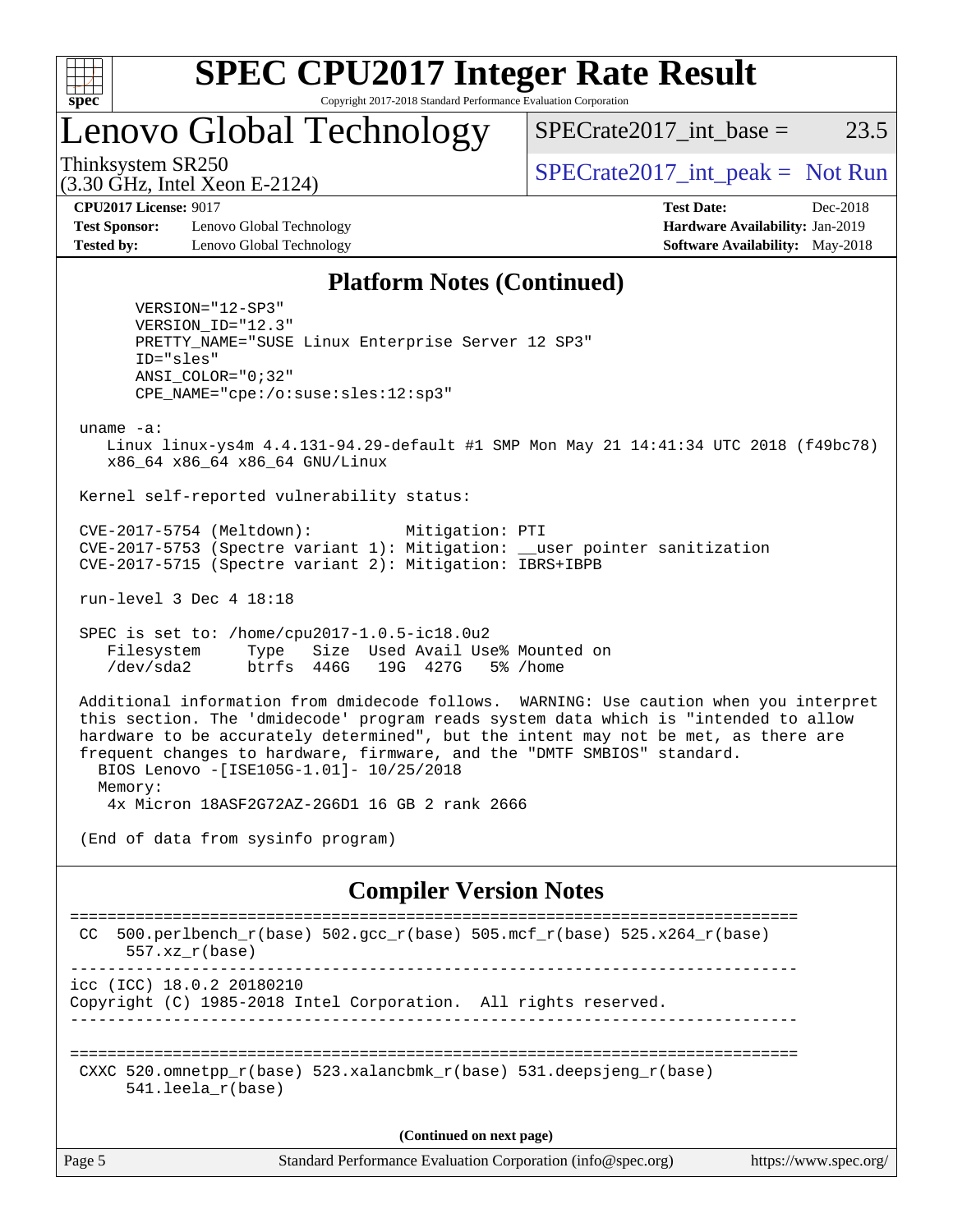

### Lenovo Global Technology

 $SPECTate2017\_int\_base = 23.5$ 

(3.30 GHz, Intel Xeon E-2124)

Thinksystem SR250  $SPECrate2017$ \_int\_peak = Not Run

**[Test Sponsor:](http://www.spec.org/auto/cpu2017/Docs/result-fields.html#TestSponsor)** Lenovo Global Technology **[Hardware Availability:](http://www.spec.org/auto/cpu2017/Docs/result-fields.html#HardwareAvailability)** Jan-2019 **[Tested by:](http://www.spec.org/auto/cpu2017/Docs/result-fields.html#Testedby)** Lenovo Global Technology **[Software Availability:](http://www.spec.org/auto/cpu2017/Docs/result-fields.html#SoftwareAvailability)** May-2018

**[CPU2017 License:](http://www.spec.org/auto/cpu2017/Docs/result-fields.html#CPU2017License)** 9017 **[Test Date:](http://www.spec.org/auto/cpu2017/Docs/result-fields.html#TestDate)** Dec-2018

### **[Compiler Version Notes \(Continued\)](http://www.spec.org/auto/cpu2017/Docs/result-fields.html#CompilerVersionNotes)**

| icpc (ICC) 18.0.2 20180210<br>Copyright (C) 1985-2018 Intel Corporation. All rights reserved.    |  |
|--------------------------------------------------------------------------------------------------|--|
|                                                                                                  |  |
| FC 548.exchange2 r(base)                                                                         |  |
| ifort (IFORT) 18.0.2 20180210<br>Copyright (C) 1985-2018 Intel Corporation. All rights reserved. |  |

------------------------------------------------------------------------------

### **[Base Compiler Invocation](http://www.spec.org/auto/cpu2017/Docs/result-fields.html#BaseCompilerInvocation)**

[C benchmarks](http://www.spec.org/auto/cpu2017/Docs/result-fields.html#Cbenchmarks): [icc -m64 -std=c11](http://www.spec.org/cpu2017/results/res2018q4/cpu2017-20181210-10112.flags.html#user_CCbase_intel_icc_64bit_c11_33ee0cdaae7deeeab2a9725423ba97205ce30f63b9926c2519791662299b76a0318f32ddfffdc46587804de3178b4f9328c46fa7c2b0cd779d7a61945c91cd35)

[C++ benchmarks:](http://www.spec.org/auto/cpu2017/Docs/result-fields.html#CXXbenchmarks) [icpc -m64](http://www.spec.org/cpu2017/results/res2018q4/cpu2017-20181210-10112.flags.html#user_CXXbase_intel_icpc_64bit_4ecb2543ae3f1412ef961e0650ca070fec7b7afdcd6ed48761b84423119d1bf6bdf5cad15b44d48e7256388bc77273b966e5eb805aefd121eb22e9299b2ec9d9)

[Fortran benchmarks](http://www.spec.org/auto/cpu2017/Docs/result-fields.html#Fortranbenchmarks): [ifort -m64](http://www.spec.org/cpu2017/results/res2018q4/cpu2017-20181210-10112.flags.html#user_FCbase_intel_ifort_64bit_24f2bb282fbaeffd6157abe4f878425411749daecae9a33200eee2bee2fe76f3b89351d69a8130dd5949958ce389cf37ff59a95e7a40d588e8d3a57e0c3fd751)

### **[Base Portability Flags](http://www.spec.org/auto/cpu2017/Docs/result-fields.html#BasePortabilityFlags)**

 500.perlbench\_r: [-DSPEC\\_LP64](http://www.spec.org/cpu2017/results/res2018q4/cpu2017-20181210-10112.flags.html#b500.perlbench_r_basePORTABILITY_DSPEC_LP64) [-DSPEC\\_LINUX\\_X64](http://www.spec.org/cpu2017/results/res2018q4/cpu2017-20181210-10112.flags.html#b500.perlbench_r_baseCPORTABILITY_DSPEC_LINUX_X64) 502.gcc\_r: [-DSPEC\\_LP64](http://www.spec.org/cpu2017/results/res2018q4/cpu2017-20181210-10112.flags.html#suite_basePORTABILITY502_gcc_r_DSPEC_LP64) 505.mcf\_r: [-DSPEC\\_LP64](http://www.spec.org/cpu2017/results/res2018q4/cpu2017-20181210-10112.flags.html#suite_basePORTABILITY505_mcf_r_DSPEC_LP64) 520.omnetpp\_r: [-DSPEC\\_LP64](http://www.spec.org/cpu2017/results/res2018q4/cpu2017-20181210-10112.flags.html#suite_basePORTABILITY520_omnetpp_r_DSPEC_LP64) 523.xalancbmk\_r: [-DSPEC\\_LP64](http://www.spec.org/cpu2017/results/res2018q4/cpu2017-20181210-10112.flags.html#suite_basePORTABILITY523_xalancbmk_r_DSPEC_LP64) [-DSPEC\\_LINUX](http://www.spec.org/cpu2017/results/res2018q4/cpu2017-20181210-10112.flags.html#b523.xalancbmk_r_baseCXXPORTABILITY_DSPEC_LINUX) 525.x264\_r: [-DSPEC\\_LP64](http://www.spec.org/cpu2017/results/res2018q4/cpu2017-20181210-10112.flags.html#suite_basePORTABILITY525_x264_r_DSPEC_LP64) 531.deepsjeng\_r: [-DSPEC\\_LP64](http://www.spec.org/cpu2017/results/res2018q4/cpu2017-20181210-10112.flags.html#suite_basePORTABILITY531_deepsjeng_r_DSPEC_LP64) 541.leela\_r: [-DSPEC\\_LP64](http://www.spec.org/cpu2017/results/res2018q4/cpu2017-20181210-10112.flags.html#suite_basePORTABILITY541_leela_r_DSPEC_LP64) 548.exchange2\_r: [-DSPEC\\_LP64](http://www.spec.org/cpu2017/results/res2018q4/cpu2017-20181210-10112.flags.html#suite_basePORTABILITY548_exchange2_r_DSPEC_LP64) 557.xz\_r: [-DSPEC\\_LP64](http://www.spec.org/cpu2017/results/res2018q4/cpu2017-20181210-10112.flags.html#suite_basePORTABILITY557_xz_r_DSPEC_LP64)

### **[Base Optimization Flags](http://www.spec.org/auto/cpu2017/Docs/result-fields.html#BaseOptimizationFlags)**

[C benchmarks](http://www.spec.org/auto/cpu2017/Docs/result-fields.html#Cbenchmarks):

[-Wl,-z,muldefs](http://www.spec.org/cpu2017/results/res2018q4/cpu2017-20181210-10112.flags.html#user_CCbase_link_force_multiple1_b4cbdb97b34bdee9ceefcfe54f4c8ea74255f0b02a4b23e853cdb0e18eb4525ac79b5a88067c842dd0ee6996c24547a27a4b99331201badda8798ef8a743f577) [-xCORE-AVX2](http://www.spec.org/cpu2017/results/res2018q4/cpu2017-20181210-10112.flags.html#user_CCbase_f-xCORE-AVX2) [-ipo](http://www.spec.org/cpu2017/results/res2018q4/cpu2017-20181210-10112.flags.html#user_CCbase_f-ipo) [-O3](http://www.spec.org/cpu2017/results/res2018q4/cpu2017-20181210-10112.flags.html#user_CCbase_f-O3) [-no-prec-div](http://www.spec.org/cpu2017/results/res2018q4/cpu2017-20181210-10112.flags.html#user_CCbase_f-no-prec-div) [-qopt-mem-layout-trans=3](http://www.spec.org/cpu2017/results/res2018q4/cpu2017-20181210-10112.flags.html#user_CCbase_f-qopt-mem-layout-trans_de80db37974c74b1f0e20d883f0b675c88c3b01e9d123adea9b28688d64333345fb62bc4a798493513fdb68f60282f9a726aa07f478b2f7113531aecce732043) [-L/usr/local/je5.0.1-64/lib](http://www.spec.org/cpu2017/results/res2018q4/cpu2017-20181210-10112.flags.html#user_CCbase_jemalloc_link_path64_4b10a636b7bce113509b17f3bd0d6226c5fb2346b9178c2d0232c14f04ab830f976640479e5c33dc2bcbbdad86ecfb6634cbbd4418746f06f368b512fced5394) [-ljemalloc](http://www.spec.org/cpu2017/results/res2018q4/cpu2017-20181210-10112.flags.html#user_CCbase_jemalloc_link_lib_d1249b907c500fa1c0672f44f562e3d0f79738ae9e3c4a9c376d49f265a04b9c99b167ecedbf6711b3085be911c67ff61f150a17b3472be731631ba4d0471706)

**(Continued on next page)**

Page 6 Standard Performance Evaluation Corporation [\(info@spec.org\)](mailto:info@spec.org) <https://www.spec.org/>